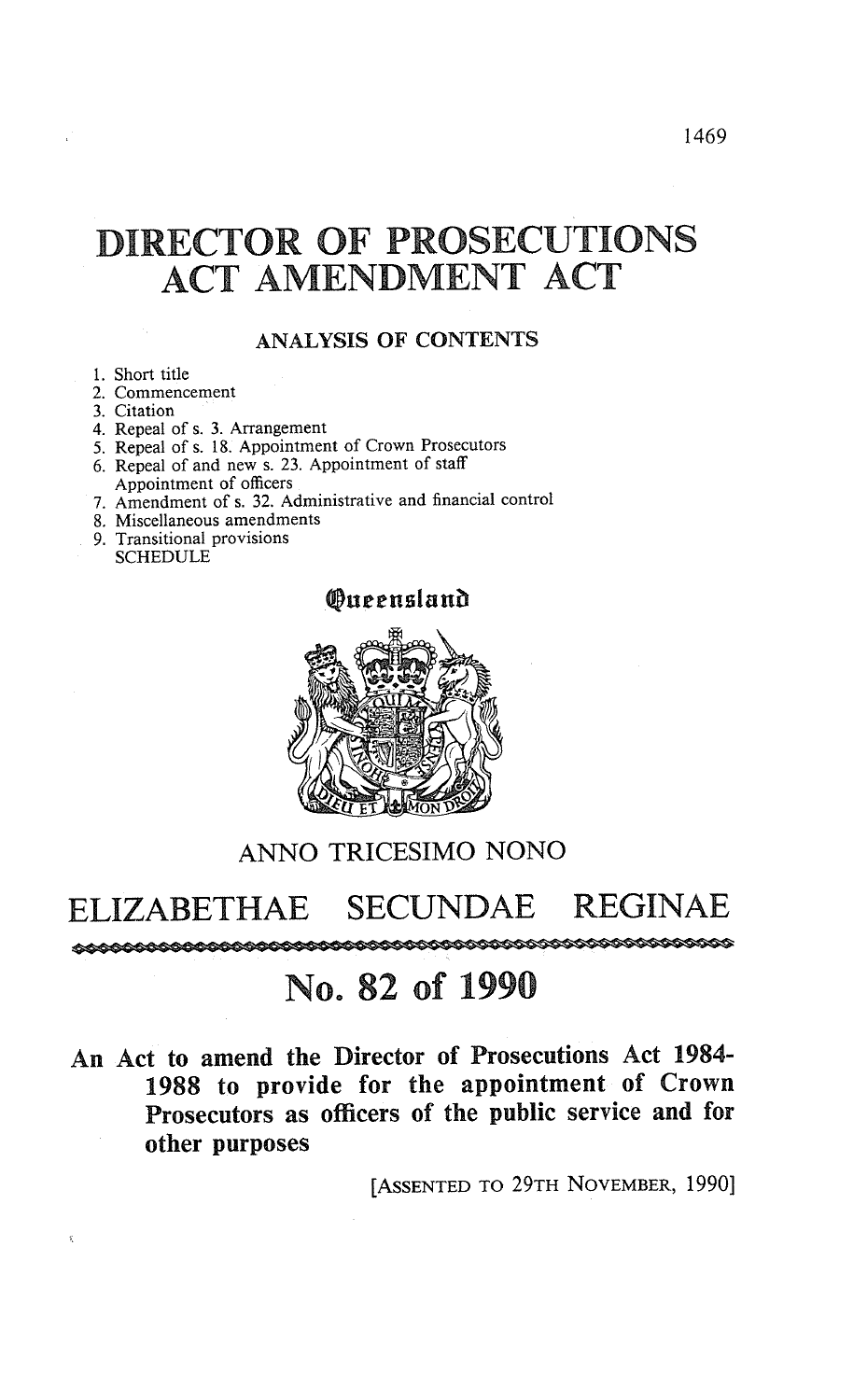BE IT ENACTED by the Queen's Most Excellent Majesty, by and with the advice and consent of the Legislative Assembly of Queensland in Parliament assembled, and by the authority of the same, as follows:-

1. Short title. This Act may be cited as the *Director of Prosecutions Act Amendment Act 1990.*

**2. Commencement**. (1) Section 1 and this section commence on the day this Act is assented to for and on behalf of Her Majesty.

(2) Except as provided in subsection (1), the provisions of this Act commence on a day or on days appointed by Proclamation.

**3. Citation**. (1) In this Act the *Director of Prosecutions Act 1984- 1988* is referred to as the Principal Act.

(2) The Principal Act as amended by this Act may be cited as the *Director of Prosecutions Act 1984-1990.*

**4. Repeal of s. 3. Arrangement**. The Principal Act is amended by repealing section 3.

**5. Repeal of s. 18. Appointment** of Crown Prosecutors. The Principal Act is amended by repealing section 18.

**6. Repeal of and new s. 23. Appointment of staff.** The Principal Act is amended by repealing section 23 and substituting the following section:-

**"23. Appointment of officers**. (1) The following officers may be appointed to assist the Director in the discharge of the Director's functions:-

> (a) so many barristers and solicitors of the Supreme Court as necessary to be Crown Prosecutors;

(b) so many other officers as necessary.

(2) An officer appointed for a purpose referred to in subsection (1) is to be appointed under the *Public Service Management and Employment Act 1988-1990.".*

7. Amendment of s. 32. **Administrative and financial control** . Section 32 of the Principal Act is amended by omitting subsection (1) and substituting the following subsection:-

"(1) The Director-General is to be the chief executive within the meaning of the *Public Service Management and Employment Act 1988-1990* in respect of matters of an administrative nature associated with the discharge of the Director's functions and in respect of officers appointed under section 23.".

**8. Miscellaneous amendments**. The Principal Act is amended as set out in the Schedule.

**9. Transitional provisions**. (1) Despite the amendments of the Principal Act made by this Act, the Principal Act continues to apply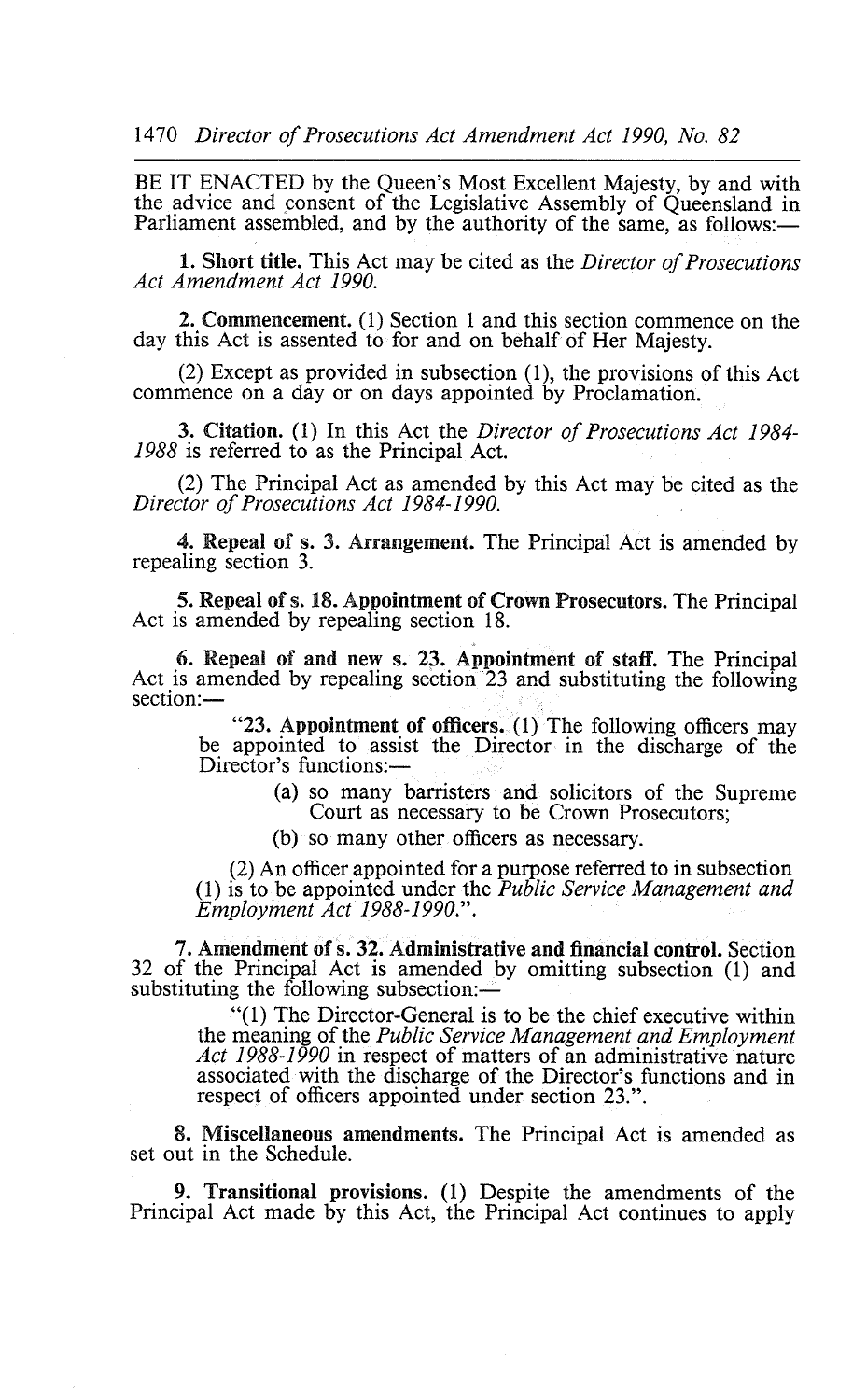in relation to a Crown Prosecutor holding office under the Principal Act at the commencement of this section until the day the Crown Prosecutor's contract of employment expires or is terminated in accordance with law.

- (2) Where a Crown Prosecutor-
	- (a) was not an officer of the Public Service of Queensland immediately before being appointed under the Principal Act; and
	- (b) is appointed as a Crown Prosecutor under section 23 of the Principal Act as amended by this Act on or with effect from the day immediately after the day the Crown Prosecutor's contract of employment under the Principal Act terminates;

the Crown Prosecutor is to retain all leave entitlements (including long service leave entitlements) that accrued during employment as a Crown Prosecutor under the Principal Act.

(3) For the purposes of the accrual of long service leave, the period of employment as a Crown Prosecutor under the Principal Act and service as an officer of the Public Service of Queensland is to be taken to be continuous service as an officer of the Public Service of Queensland.